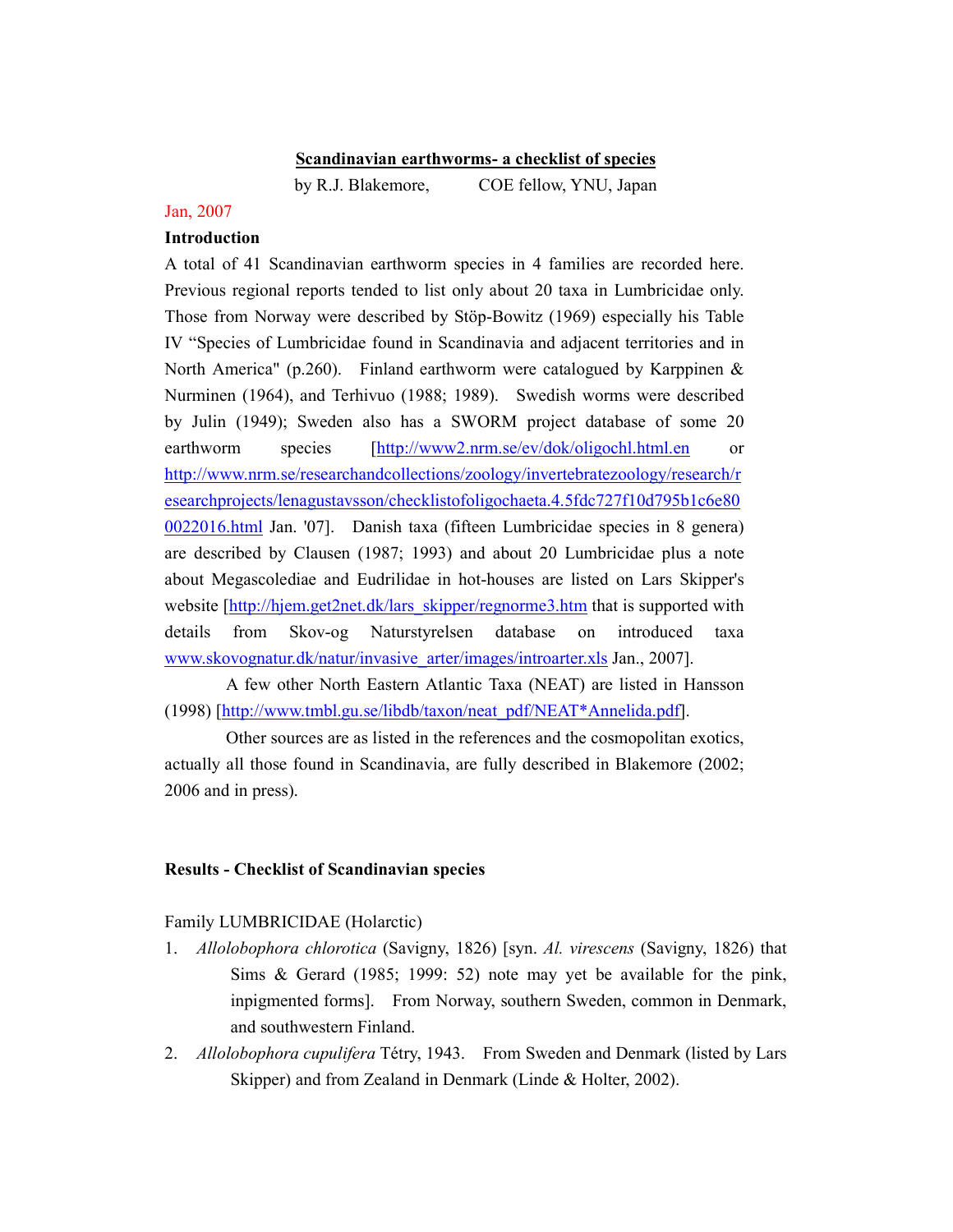- 3. Allolobophoridella eiseni (Levisen, 1884). From Sweden (Skåne Scania, Sweden's southernmost province on NEAT/SWORM websites as Lumbricus or Bimastos eiseni) and from Denmark (listed as Eisenia eiseni by Lars Skipper).
- 4. Aporrectodea caliginosa (Savigny, 1826) [many synonyms including Aporrectodea turgida (Eisen, 1873) although trazezoides and tuberculata are now given separate status; whereas the *nocturna* morph, which has been rarely recorded outside the UK e.g. a few records from Germany and France, is stated by Gerard (1964: 3) to be similar to both *tuberculata* and to A. longa; Sims  $\&$ Gerard (1999: 56) suggest that ecologists record the non-taxonomic "nocturna" morph separately in their experimental results]. From Norway, Sweden northwards to southern Lappland, in Finland, and Denmark.
- 5. Aporrectodea tuberculata (Eisen, 1874). Gates (1972) its the distribution as Scandinavia, Western Europe, etc.; possibly a synonym of A. caliginosa.
- 6. Aporrectodea icterica (Savigny, 1826). Introduced to greenhouses in Denmark (NEAT/Lars Skipper/ http://www.skovognatur.dk/).
- 7. Aporrectodea limicola (Michaelsen, 1890). From Sweden (NEAT/SWORM).
- 8. Aporrectodea longa (Ude, 1885). From Norway (Stavanger), Sweden, Denmark, and few records from southern Finland.
- 9. Aporrectodea rosea rosea (Savigny, 1826) [many synonyms]. From Norway (typical form only), Sweden, southern Finland, and common in Denmark.
- 10. Dendrobaena attemsi Michaelsen, 1902. From Shores of Savean, Sweden (NEAT/SWORM website) and a report from National Park near Stockholm (http://www.nrm.se/ev/download/clitellata\_stock.pdf), see also Rota, E. & Erséus, C. (1997); listed as introduced worm to Denmark (misspelt "Dendrobaena attemis" http://www.skovognatur.dk/).
- 11. Dendrobaena hortensis (Michaelsen, 1890) [several synonyms, especially by Friend]. From Norway and Uppland, Sweden also found in compost heaps in Botanic Garden Copenhagen, Denmark (Lars Skipper /http://www.skovognatur.dk/) .
- 12. Dendrobaena octaedra octaedra (Savigny, 1826) [several synonyms; from Britain and Ireland; Sims & Gerard (1999: 70) mistake the spermathecal pores in 9/10-11/12 as "three pairs in 9/10/11"]. Common throughout Norway, Sweden, Denmark and Finland.
- 13. Dendrobaena veneta veneta (Rosa, 1886) [cosmopolitan, several synonyms]. Listed as composting worm introduced to Denmark (misspelt "Eisenia venata" http://www.skovognatur.dk/).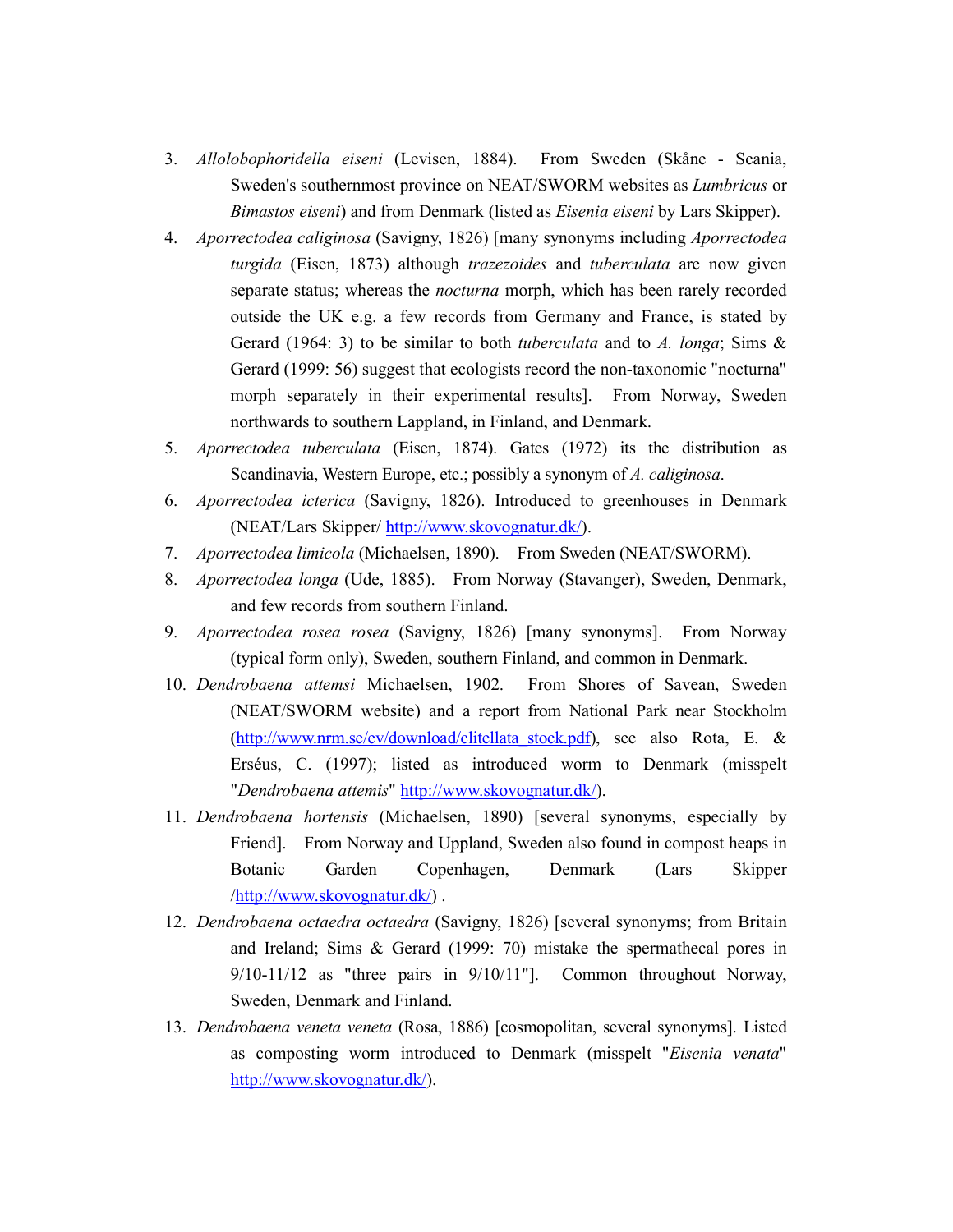- 14. Dendrodrilus rubidus norvegicus (Eisen, 1874) [possibly a morph rather than subspecies]. From Norway and less frequently from northern Sweden and questionably from Finland (Stop-Bowitz, 1969).
- 15. Dendrodrilus rubidus rubidus (Savigny, 1826) [many synonyms]. From Norway, Sweden, Finland and Denmark.
- 16. Dendrodrilus rubidus subrubicundus (Eisen, 1874) [possibly a morph rather than subspecies]. From Norway, Sweden, Finland and Denmark.
- 17. Dendrodrilus rubidus tenuis (Savigny, 1826) [possibly a morph rather than subspecies]. From Norway, Sweden, Finland and Denmark.
- 18. Eisenia fetida andrei Bouché, 1972 nom. nov. pro E. fetida var. unicolor André, 1963). [Note: E. fetida andrei, placed in synonymy by Easton (1983) and Csuzdi & Zicsi (2003: 143) is sometimes given separate specific status, but this is almost arbitrary, see Blakemore (2002)]. Reported from Norway on NEAT website; Sweden and Finland listed on ZipcodeZoo (http://zipcodezoo.com/animals/e/eisenia\_andrei.asp Jan., 2007) and introduced as a composting worm to Denmark (http://www.skovognatur.dk/).
- 19. Eisenia fetida fetida (Savigny, 1826) [many synonyms, see Blakemore (2002); including fasciata Backlund, 1948 still claimed as valid by Stop-Bowitz (1969) and NEAT website]. From Norway, Sweden, Denmark and Finland.
- 20. Eisenia nordenskioldi (Eisen, 1879) [?syns. acystis Michaelsen, 1902; pallida Malevics, 1956]. From northern Korea and Siberia to Chukotka and Sakhalin Island (e.g. Perel, 1979: 78), possibly as far south as Crimea and possibly as far west as Sweden (Michalsen, 1900: 476), a range overlapped by E. fetida, although the extent of naturally acquired distributions are difficult to determine (e.g. also reported from Hawaii but, perhaps like the Azores report, this is a mistake!).
- 21. Eiseniella tetraedra cerni Blakemore, 2004: 78 [nom. nov. pro Eiseniella tetraedra mut. intermedia Cernosvitov, 1934: 17 non Eiseniella intermedius Jackson, 1931: 123 (sic) (= Eiseniella tetraedra tetraedra)]. From Norway and Denmark (as Ei. tetraedra intermedia) by Stop-Bowitz (1969).
- 22. Eiseniella tetraedra pupa (Eisen, 1874) (syns. hercynius Michaelsen, 1890; tetraedra quadripora Cernosvitov, 1942). [Either in synonymy of Ei. tetraedra by Csuzdi & Zicsi (2003: 153), or (Csuzdi & Zicsi, 2003: 154, 157) maintained with separate subspecific status as E. tetraedra hercynia; these authors also say that the only differences of several tetraedra morphs are the locations of the male pores, thus possibly just varieties rather than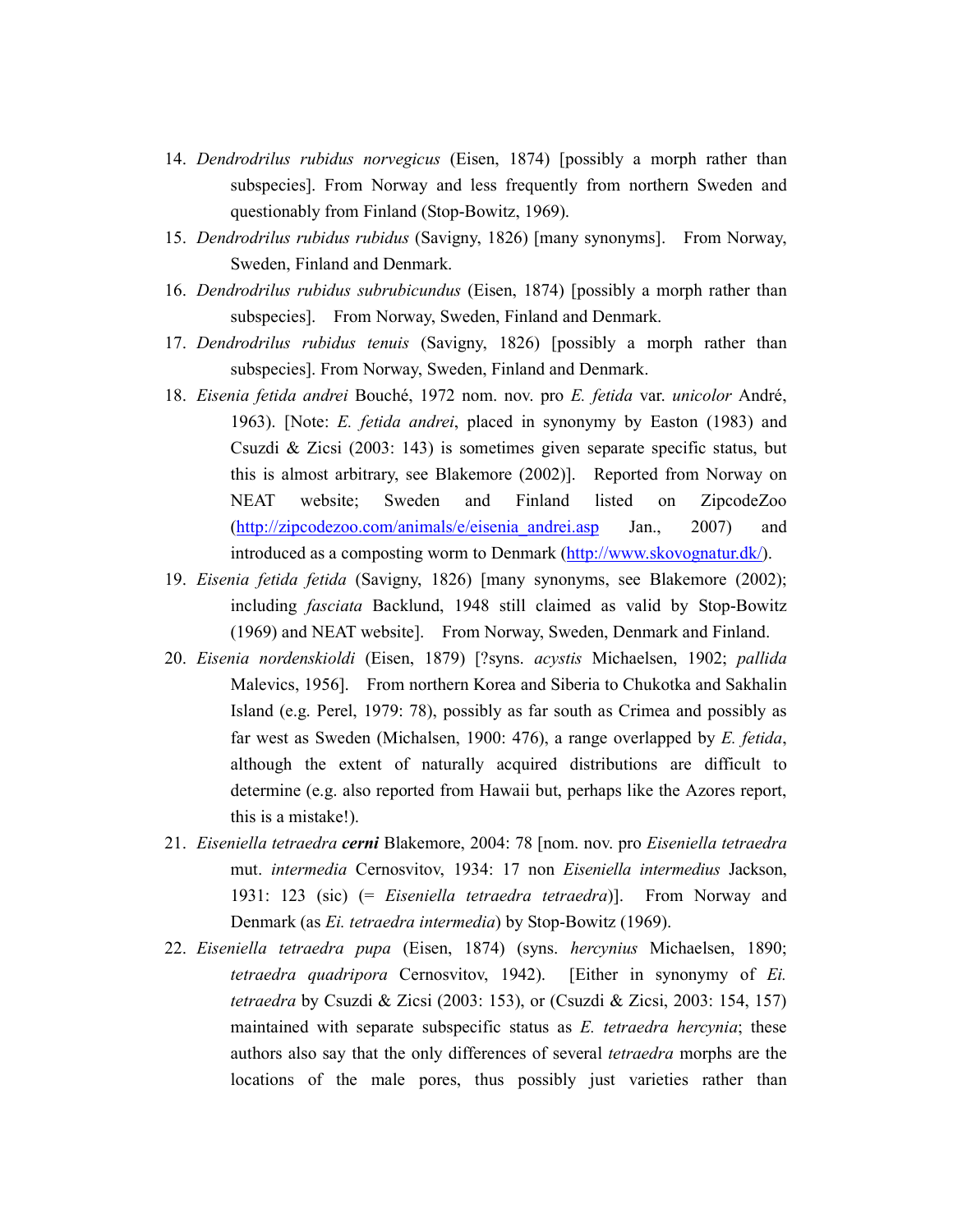(sub)species]. From Sweden (reported as Ei. hercynia).

- 23. Eiseniella tetraedra tetraedra (Savigny, 1826) [several synonyms including Allurus tetragonurus Friend, 1892, Allurus macrurus Friend, 1893; Ei. tetraedra pupa (Eisen, 1874) with syn. hercynius Michaelsen, 1890; tetraedra quadripora Cernosvitov, 1942; - as the only differences of several tetraedra morphs are the locations of the male pores, Csuzdi & Zicsi (2003: 153) argue they could be varieties rather than subspecies]. Particularly widespread species from Norway, Sweden, Finland, Denmark.
- 24. Helodrilus oculatus Hoffmeister, 1845. From Denmark (Lars Skipper and Brands, 2007: http://zipcodezoo.com/Animals/H/Helodrilus\_oculatus.asp].
- 25. Lumbricus castaneus (Savigny, 1826). From Norway, Sweden, Finland, Denmark.
- 26. Lumbricus festivus (Savigny, 1826). From Norway, Sweden, Denmark but not yet known from Finland.
- 27. Lumbricus rubellus rubellus Hoffmeister, 1843 [many synonyms]. From Norway, Sweden, Denmark and Finland.
- 28. Lumbricus terrestris Linnaeus, 1758. From Norway, Sweden (type locality), Finland, Denmark.
- 29. Lumbricus meliboeus Rosa, 1884 (syn. michaelseni Ribaucourt, 1896). From Sarek, W. Norway on NEAT website; and listed with a "?" on SWORM website (from Sweden) also thought transported (by humans?) to Swedish Lapland.
- 30. Octolasion cyaneum (Savigny, 1826) [non communis cyaneus Hoffmeister, 1845 (= Aporrectodea caliginosa); syn. stagnalis Hoffmeister, 1845; alyattes Kinberg, 1867; studiosa Michaelsen, 1890; kempi Stephenson, 1922; cyaneum var. armoricum Bouché, 1972 - this synonymy by Csuzdi & Zicsi (2003: 193), thus the nominal subspecies elevated to specific status]. From Norway, Sweden, Denmark and a single southern Finland location.
- 31. Octolasion tyrtaeum lacteum (Örley, 1881) [syns. Gates (1972: 128) noted that tyrtaea may be a synonym of cyaneum and further that Cernosvitov (1931) had previously recognized Savigny's tyrtaeum was the same as Örley's lactaeum although Csuzdi & Zicsi (2003: 198, 224) (erroneously?) have Enterion tyrtaeum as a species incertae sedis, place gracile in synonymy of lacteum, and appear to overlook Allolobophora tyrtaea]. From Norway, Sweden, Denmark and Finland.
- 32. Satchellius mammalis (Savigny, 1826). From Norway (on NEAT website) and introduced to parks near Copenhagen, Denmark (listed by Lars Skipper/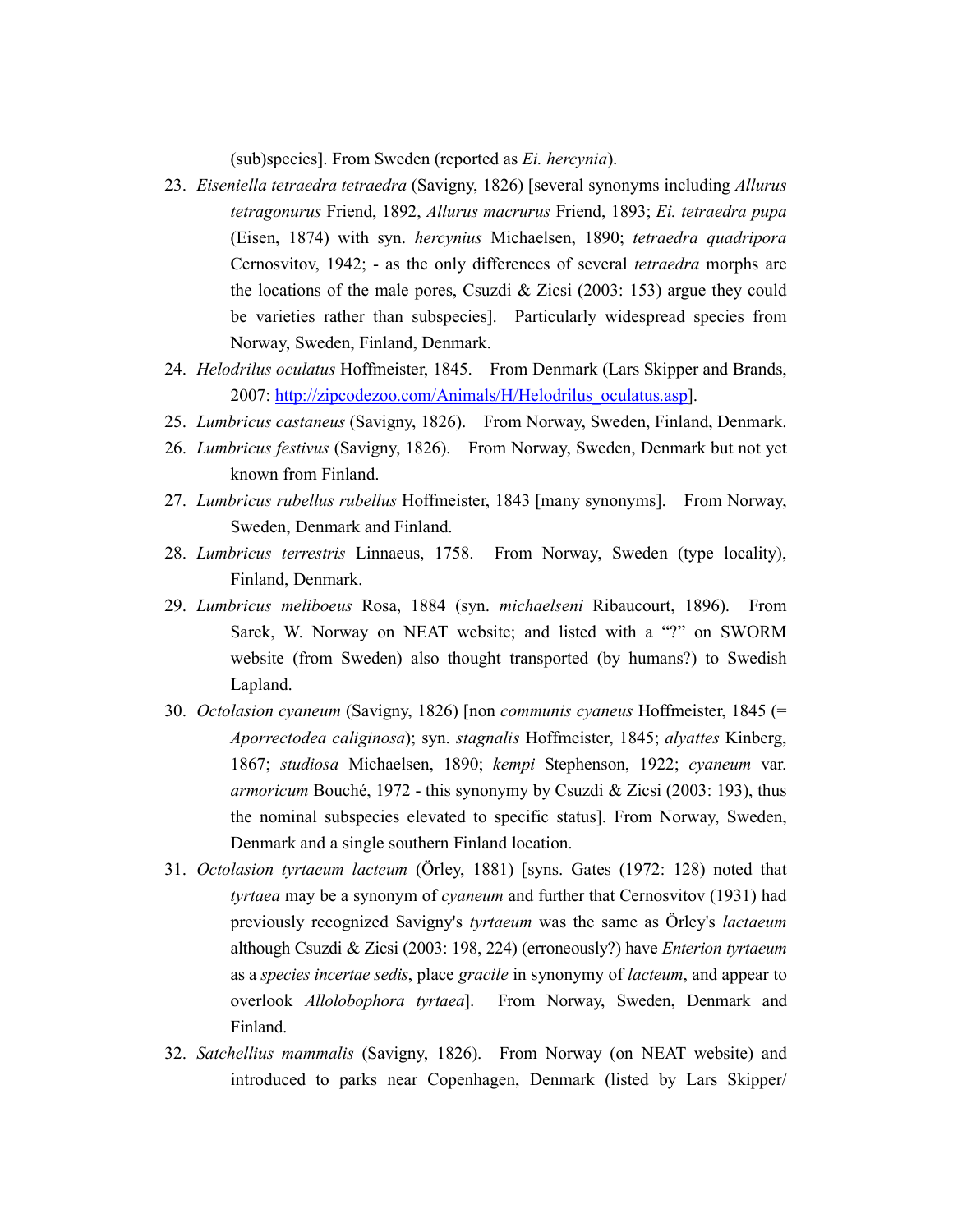http://www.skovognatur.dk/).

### Family OCNERODRILIDAE

1. Ocnerodrilus occidentalis Eisen, 1878. Reported from Denmark by Gates (1972: 274) who said that he included Denmark, Greece, Lebanon, Japan and possibly Germany, due to interceptions by Gates (1964).

## Family OCTOCHAETIDAE

- 1. Dichogaster (Diplothecodrilus) bolaui (Michaelsen, 1891) [several syns. including Dichogaster lageniformis Friend, 1916: 265 from Botanic Gardens, Oxford]. Swedish record from SWORM, and sewage systems in Stockholm and Finland.
- 2. Dichogaster (Diplothecodrilus) saliens (Beddard 1893) [originally Microdrilus saliens Beddard, 1893: 683 et M. asiaticus (laps.) Beddard, 1893: 706.] Swedish record from SWORM.

# Family MEGASCOLECIDAE

- 1. Amynthas gracilis listed as introduced to Denmark (http://www.skovognatur.dk/).
- 2. Amynthas rodericensis listed as introduced to Denmark (http://www.skovognatur.dk/).
- 3. Metaphire californica listed as introduced to Denmark (http://www.skovognatur.dk/).
- 4. Perionyx excavatus listed as composting worm introduced to Denmark (http://www.skovognatur.dk/).
- 5. Pithemera bicincta listed from glasshouse introduced to Denmark (http://www.skovognatur.dk/).

# Family EUDRILIDAE

1. Eudrilus eugeniae - listed as composting worm introduced to Denmark (http://www.skovognatur.dk/).

# References:

- Blakemore, R.J., (2002). Cosmopolitan Earthworms an Eco-Taxonomic Guide to the Peregrine Species of the World. VermEcology, Kippax, ACT 2615, Australia. Pp.  $426 + 80$  figs.
- Blakemore, R.J. (2004). A provisional list of valid names of Lumbricoidea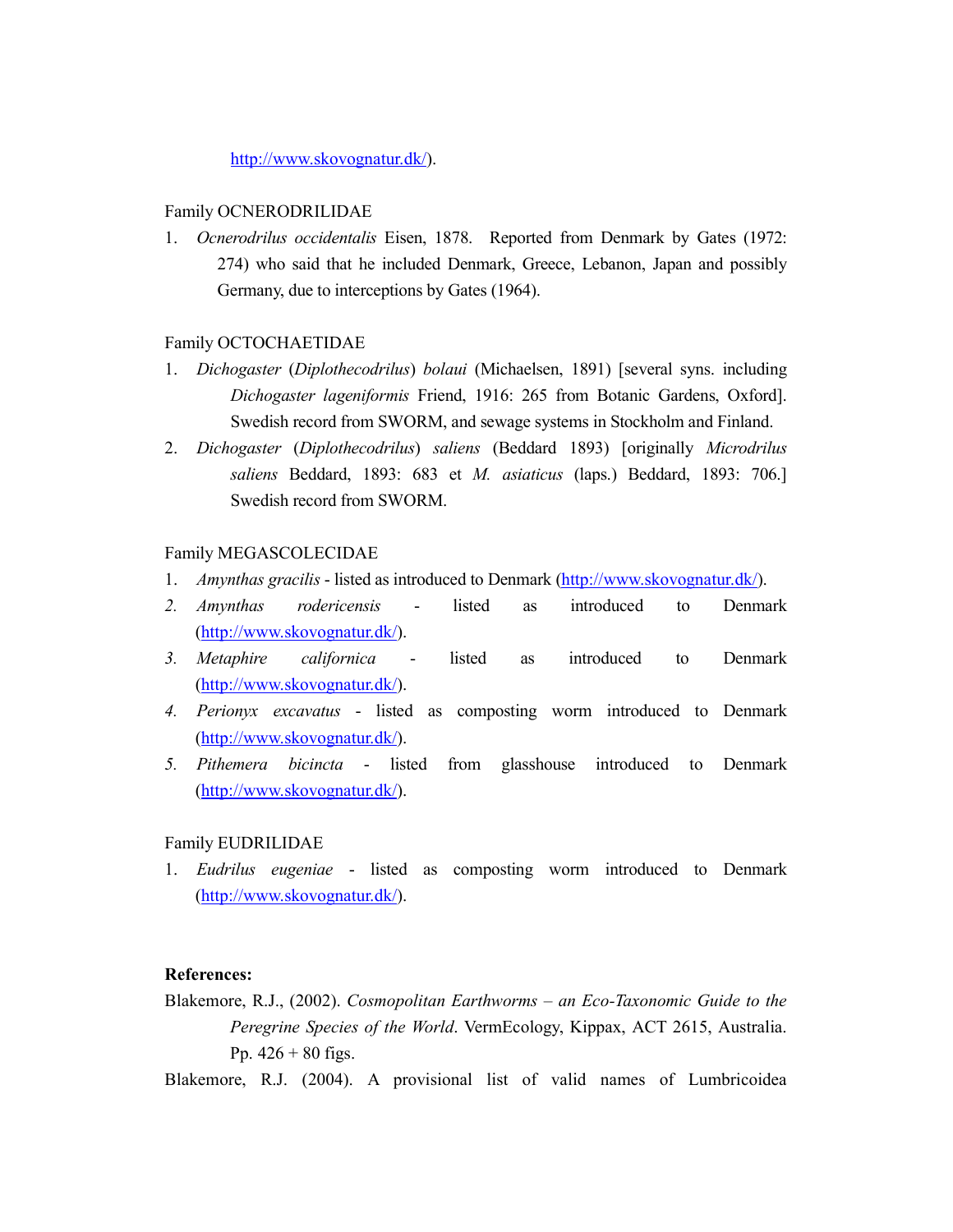(Oligochaeta) after Easton, 1983. In: Moreno, A. G. and Borges, S. (eds.) "Avances en taxonomia de lombrices de tierra/Advances in earthworm taxonomy (Annelida: Oligochaeta)". Editorial Complutense, Universidad Complutense, Madrid, Spain. Pp. 75-120. [Published July, 2004 in English with some Spanish translation].

- Blakemore, R.J., (2006). Cosmopolitan Earthworms an Eco-Taxonomic Guide to the Peregrine Species of the World. Second Edition VermEcology, Japan. Pp. 600  $+ 120$  figs.
- Clausen, M.W. (1987). Regnorme (Lumbricidae) nye for Danmark. Flora og Fauna. 93: 39-43
- Clausen, M.W. (1993). Regnorme. Danmarks Fauna Bd. 84. Dansk Naturhistorisk Forening. Pp. 1-176.
- Gates, G.E. (1972). Burmese Earthworms, an introduction to the systematics and biology of Megadrile oligochaetes with special reference to South-East Asia. Transactions of the American Philosophical Society. 62(7): 1-326. [Online via subscription here http://links.jstor.org/journals/00659746.html].
- Julin, E. (1949). De svenska daggmaskarterna. Arkiv Zool. 42: 1–58
- Karppinen, E. & Nurminen, M. (1964) Records of the Lumbricids (Oligochaeta) in Finland. Ann Zool Fenn. 1: 44–47
- Linde, G.B. & Holter, P. (2002). First record from Zealand (Denmark) of Allolobophora cupulifera - a rare earthworm with a strange distribution. In Danish, with an English summary. Flora og Fauna. 108: 103-106.
- Rota, E. & Erséus, C. (1997). First record of Dendrobaena attemsi (Michaelsen) (Oligochaeta, Lumbricidae) in Scandinavia, with a critical review of its morphological variation, taxonomic relationships and geographical range. — Ann. Zool. Fennici 34: 89–104. [http://www.sekj.org/PDF/anzf34/anzf34-089p.pdf].
- Michaelsen, W. (1900). "Das Tierreich Vol. 10: Oligochaeta." Friedländer & Sohn, Berlin. Pp. XXIX+575.
- Sims, R.W. & Gerard, B.M. (1985). Earthworms. Keys and notes to the identification and study of the Species. Synopsis of the British Fauna (New series). Brill, Leiden. No. 31. Pp. 171.
- Sims, R. W. & Gerard, B.M. (1999). Earthworms: Notes for the identification of British species.  $4<sup>th</sup>$  Edition. Published for The Linnean Society of London & The Estuarine & Coastal Sciences Association by Field Studies Council, Montford Bridge, Shrewsbury. Pp. 169.